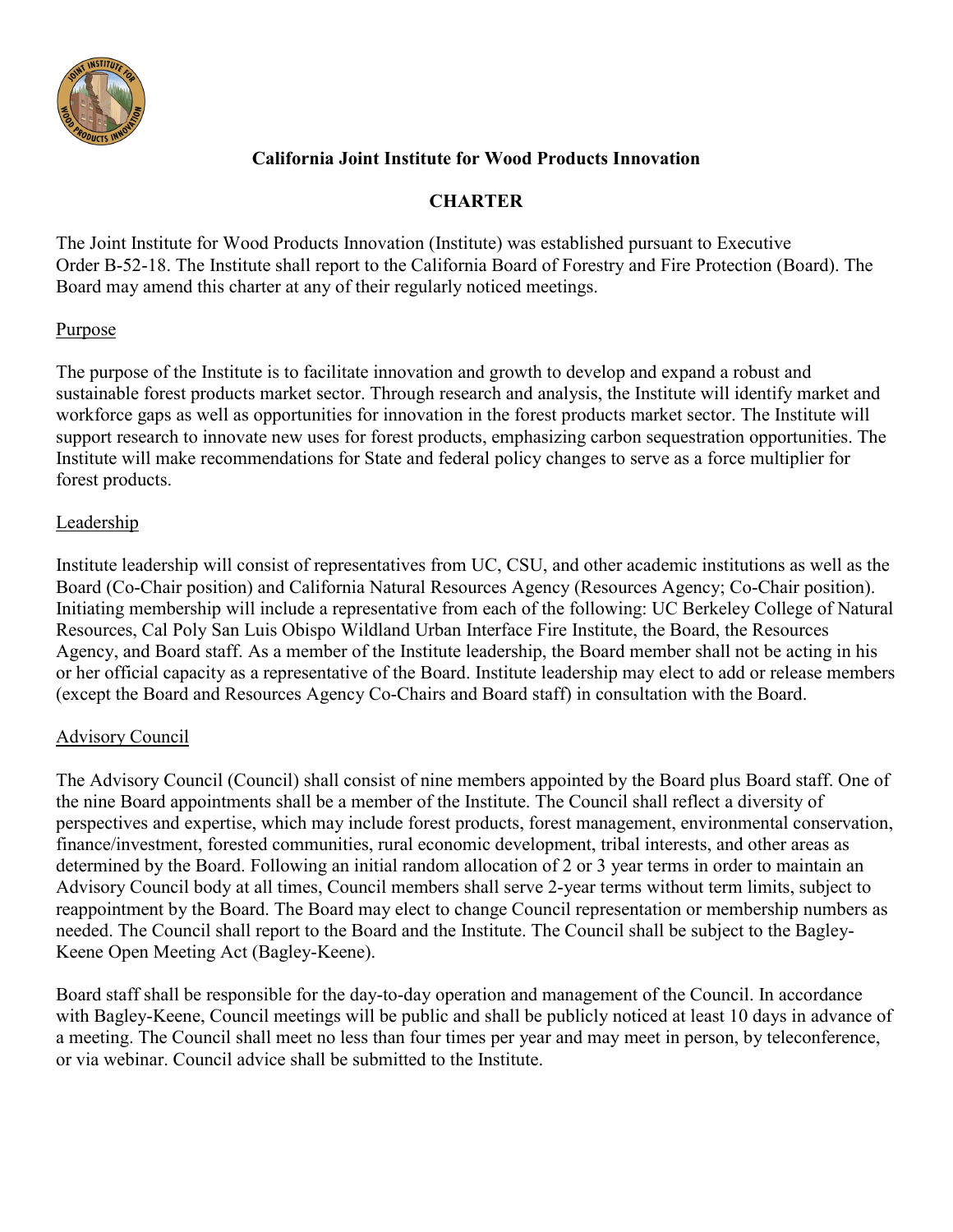## Governance

The Board shall oversee all activities of the Institute and Council. Institute reports may be provided to the Forest Management Task Force or a successor entity when appropriate. The Board shall assure that all activities are of an applied nature and reasonably related to real world challenges and opportunities related to increasing forest resilience and forest products sector.

Institute leadership and Board staff shall be responsible for Institute operation and management and its activities pursuant to contracts and grants. The Institute flow chart provides the organizational structure for the Institute in the context of other mandates, entities, and efforts and can be referenced as Appendix A of this charter. All products and supporting resources developed under contract with the Board or sub-contracted through the Institute shall be publicly accessible, including, but not limited to, data, software, reports, and analytical tools. The Institute shall meet as needed and will report to the Board as necessary. The Institute may, with input from the Board and Council, hold open forum meetings to help achieve its purpose.

The Institute shall consult with the Council on the development of all projects. The Institute will share project findings with the Council and Board as well as solicit advice on next steps. The Institute shall provide information, research, and analysis to the Board related to the expansion of the forest products sector for use by the Board when developing new contracts for wood products innovation.

The Council may provide guidance and direction in setting Institute priorities. This may include assessing results, identifying new opportunities, and any other areas deemed necessary by the Council, Institute, or Board to assist with successful retention and expansion of California's forest products sector.

# Goals

The Institute shall:

• Align activities to contribute to long-term sustainability, forest health, carbon storage, and renewable materials.

The Institute may:

- Align California academic and business centers across disciplines to perform the activities of the Institute (in collaboration with pertinent federal, state, and local organizations as well as NGOs, tribal nations, industry, and other areas of expertise), including, but not limited to:
	- o market research, development, and testing;
	- o promotion of business innovation; and
	- o research, education, development, and adoption of new opportunities, including forestry, wood engineering and nanotechnology, business administration, marketing, architectural design, and forestry workforce development.
- Provide preliminary due diligence where needed to identify promising wood products, markets, and technologies in partnership with existing small business development centers.
- Identify State and federal policy tools to be a force multiplier for businesses (e.g., incentives, subsidies, purchasing commitments).
- Prioritize development of innovations that enable near-term removal and utilization of hazardous fuels and vegetation thinning from California's forested lands.
- Serve as a center for innovative forest products research and development, analysis, education, and outreach for California.
- Identify forestry and wood products workforce gaps as well as solutions to fill those gaps.
- Identify barriers to entry and expansion for the wood products industry, including access to capital and capital equipment, and identify tools to overcome those barriers.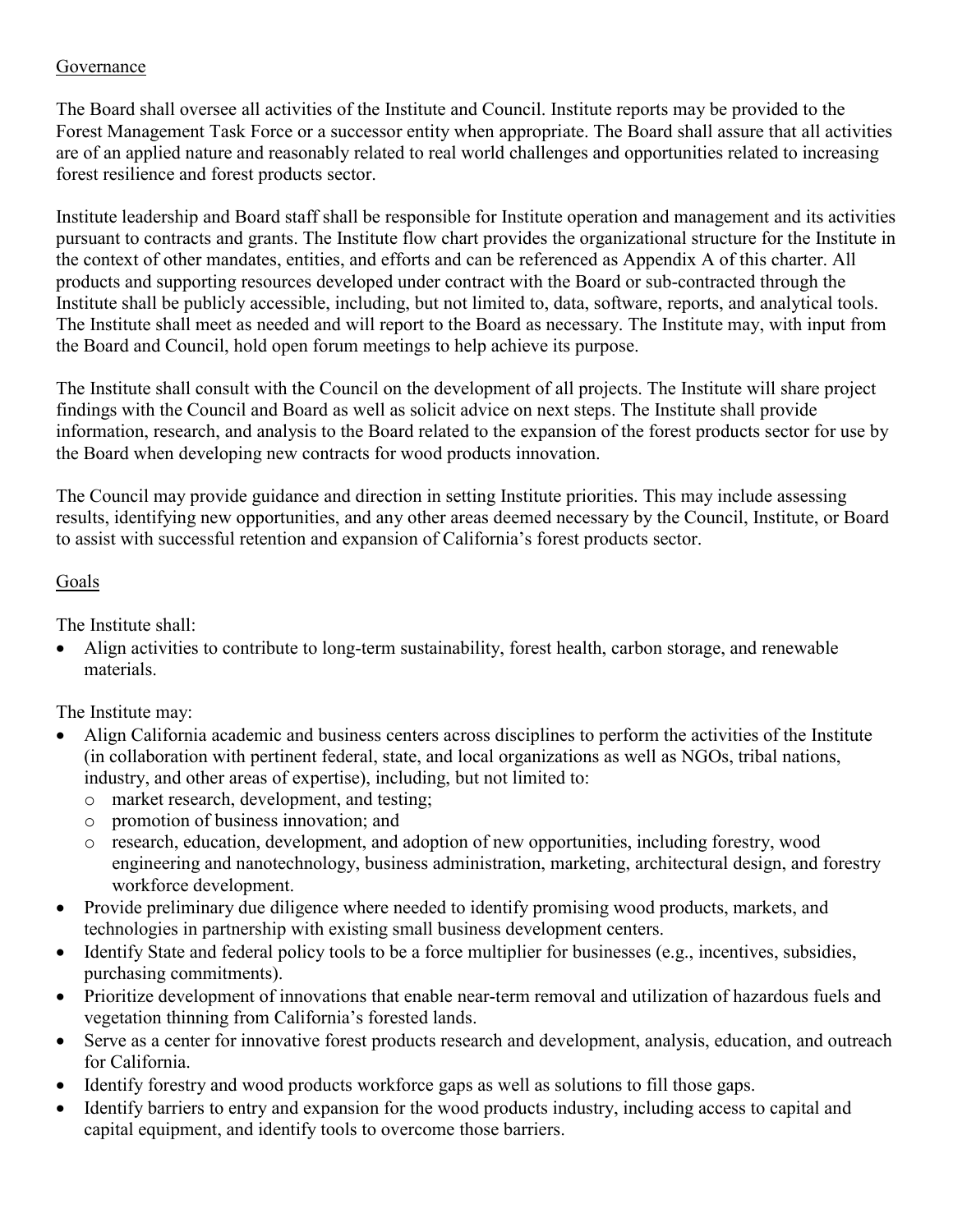- Facilitate science-based dialogue regarding the environmental, economic, and social tradeoffs that accompany forest product utilization scenarios.
- Organize California-based experts on a full range of wood and forest biomass utilization options via a "virtual hub."
- Partner with existing national and international wood innovation centers and service providers to leverage limited funds and expertise.
- Identify and fill gaps in knowledge relevant to ongoing efforts and the goal of utilizing more wood in general and more California-grown wood specifically in the State's future construction projects.
- Consider woody biomass from agricultural sources and clean mill byproducts when conducting research or preparing analysis and recommendations related to innovative forest products.

## Activities

The Institute may engage in these and other activities necessary to support expanded utilization of forest materials to achieve sustainable forest management in California. Institute members may also engage in related activities during their normal academic activities. Only activities performed under Institute-related contracts or under the name of the Institute shall be subject to this charter.

Institute members shall prioritize the following activities:

- Review existing analyses of barriers and opportunities to forest product expansion, including reports produced for the Tree Mortality Task Force, the work of the Barriers sub-work group of the Wood Utilization Work Group, and reports to the US Forest Service.
- Identify gaps in knowledge and understanding and meet with various stakeholders to fill gaps and identify market opportunities of interest to those actively pursuing market expansions. This may include, but is not limited to, local governments, investors, NGOs, and tribal nations.
- Coordinate applied research projects responsive to the recommendations of the Wood Utilization Work Group and/or Council.
- Develop a business incubator for wood products that is coordinated with local chambers of commerce, counties, and community business leaders.

Institute members shall also:

- Conduct market research to identify existing and emerging wood products, including, but not limited to, forestry, wood engineering, biomass, and nanotechnology.
- Share market research findings with the Council and others interested in expanding innovative wood product markets to solicit advice on prioritizing new opportunities for further research.
- Conduct research and develop strategies to reduce barriers to the development and deployment of innovative wood products in California, identify near-term opportunities for such development, and communicate findings to audiences interested in implementing priority opportunities.
- Identify new technologies to improve the economic viability of sustainable forest management practices and ecosystem restoration.
- Survey and/or conduct meta-analysis of potential market sizes for innovative wood products in California, the Pacific Northwest, nationally, and internationally with sufficient scale and timelines that will offer substantive assistance to reduce hazardous fuels and improve forest health in California.
- Provide education and outreach to affected entities, interested parties, the public, media, and policy makers on work of the Institute as well as forest products and innovative wood products.
- Initiate local, state, and federal policy design for wood innovation and expanded utilization of forest biomass.
- Identify and evaluate relevant implemented and operational national and international wood product innovation initiatives and standards as appropriate.